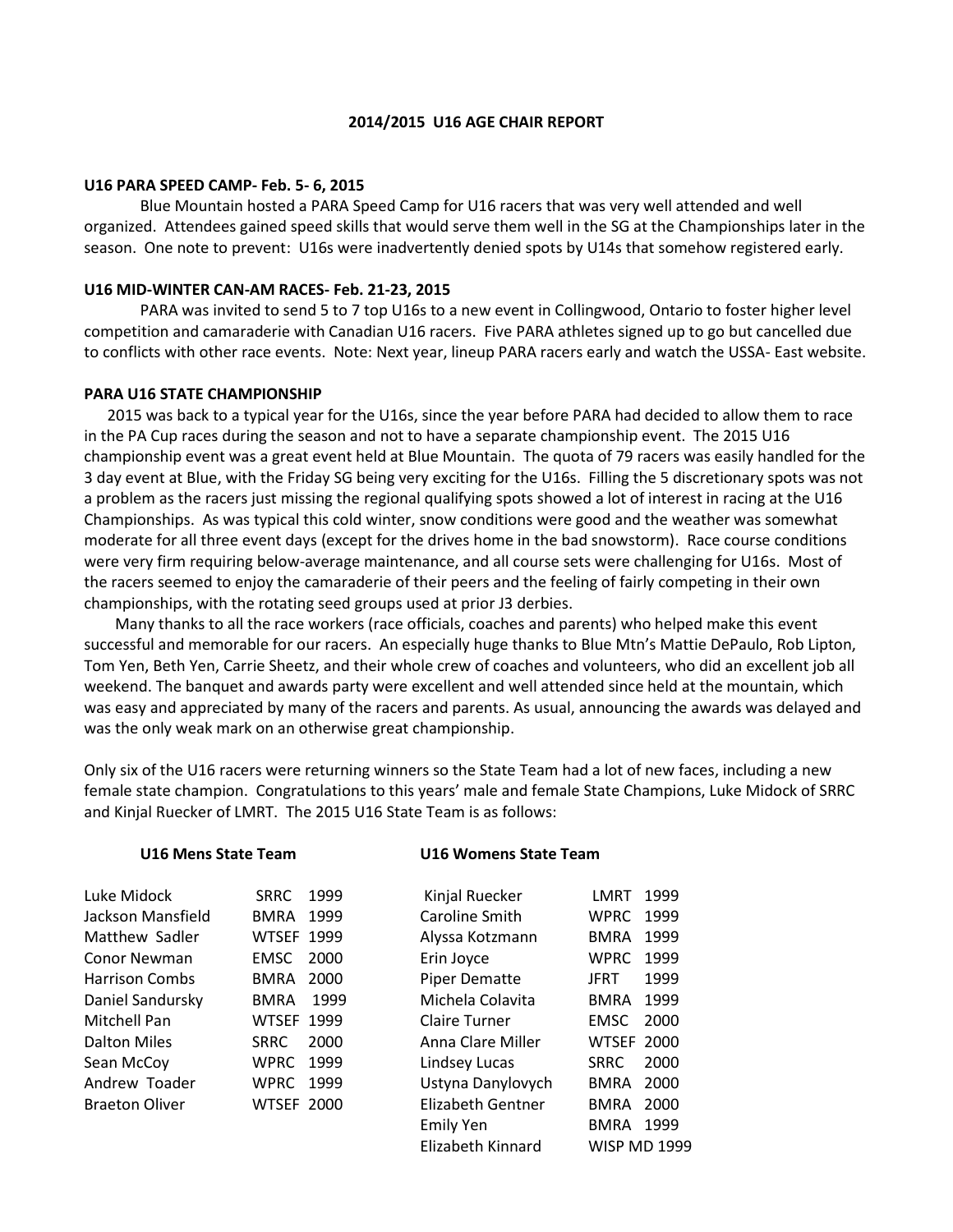## **POST SEASON EVENTS**

PARA sent seven of the top eight racers to the U16 Eastern Junior Championships (JO's), with three men and four women traveling to Whiteface, NY. (USSA-East had awarded the PARA women two extra performance spots based on the strong results of the 2014 PARA women.) The 2015 PARA female racers attending JO's did not have as strong overall results, with only fair results in SG, weak results in GS, and decent results in SL. The men attending JOs also did not have good overall results, with occasional very good single runs. Notable results in SG were a 5<sup>th</sup> for Luke Midock and a 25<sup>th</sup> Caroline Smith and in SL a 38<sup>th</sup> for Caroline Smith. Other bright spots were Luke Midock's 10<sup>th</sup> place first run in GS and 6<sup>th</sup> place first run in SL. Without consistent finishes overall, none of our JO racers earned spots in the 2015 National Championships and Assessments. However, changes in USSA –East rules allow 1 male and 1 female from PARA to go to the CanAm event against the top U16 Canadians the following week.

All 16 quota positions (8 men, 8 women) were filled for the U16 Eastern Finals at Sunday River, ME. The PARA female racers attending the Finals had very good SL, GS, and SG results, with a total of ten top-40 finishes. The men had better than average SL runs with seven overall top-40 finishes, but weaker than average GS and SG runs. Alyssa Kotzmann, who opted out of JOs, and Lindsey Lucas had fantastic weekends and were the top PARA racers. Alyssa had finishes in SG 28<sup>th</sup> , in GS 14<sup>th</sup> ,and a 16<sup>th</sup> in SL. Lindsey had finishes in SG 23<sup>rd</sup> and GS 17<sup>th</sup>, and a 19<sup>th</sup> in SL. Other notable results in SG were a 34<sup>th</sup> for Michela Colavita , while in SL a 32nd for Elizabeth Kinnard and 36<sup>th</sup> for Michela Colavita. In men's SG, best finishes were a 40<sup>th</sup> for Joey Cichon and 43<sup>th</sup> for Sean McCoy: in GS a good finish of 33<sup>rd</sup> for Mitchell Pan; while in SL were 28<sup>th</sup> for Daniel Sandursky, 32<sup>nd</sup> for Dalton Miles, a 36<sup>th</sup> for Braeton Oliver, a 37<sup>th</sup> for Mitchell Pan and 38<sup>th</sup> for Sean McCoy.

The Piche Invitational in Gunstock NH was not attended, since it was decided beforehand that that would only be offered to the U14 and U12 racers.

It appears that the PARA racers at JOs finished below the recent past trend. There had been a gradual improvement in results of the PARA athletes at post season events over the past few years, with more top 30 and top 20 finishes. The competition and Lake Placid venue seemed much tougher this year than in the past. Other states like SARA, Tri-State and NJ rarely fill their quotas to JOs, so it is tough for PARA racers to feel competitive and place well. Athletes should be encouraged to take advantage of occasional opportunities to attend developmental camps and gaining experience racing in New England and New York. The allowance of U16 racers in the PARA Pa Cups should help the U16 racers develop even more and should only improve future post-season results.

Reports from the athletes and coaches were that the PARA athletes and families bonded together as a team and really enjoyed the events and each other.

Thank you to the post season coaches:

U16 JO Coaches: Tyler Crowe, Bruce Bedell , Kyle Penny. U16 Finals Coaches: Dan Chayes, Askold Sandursky, Tom Yen